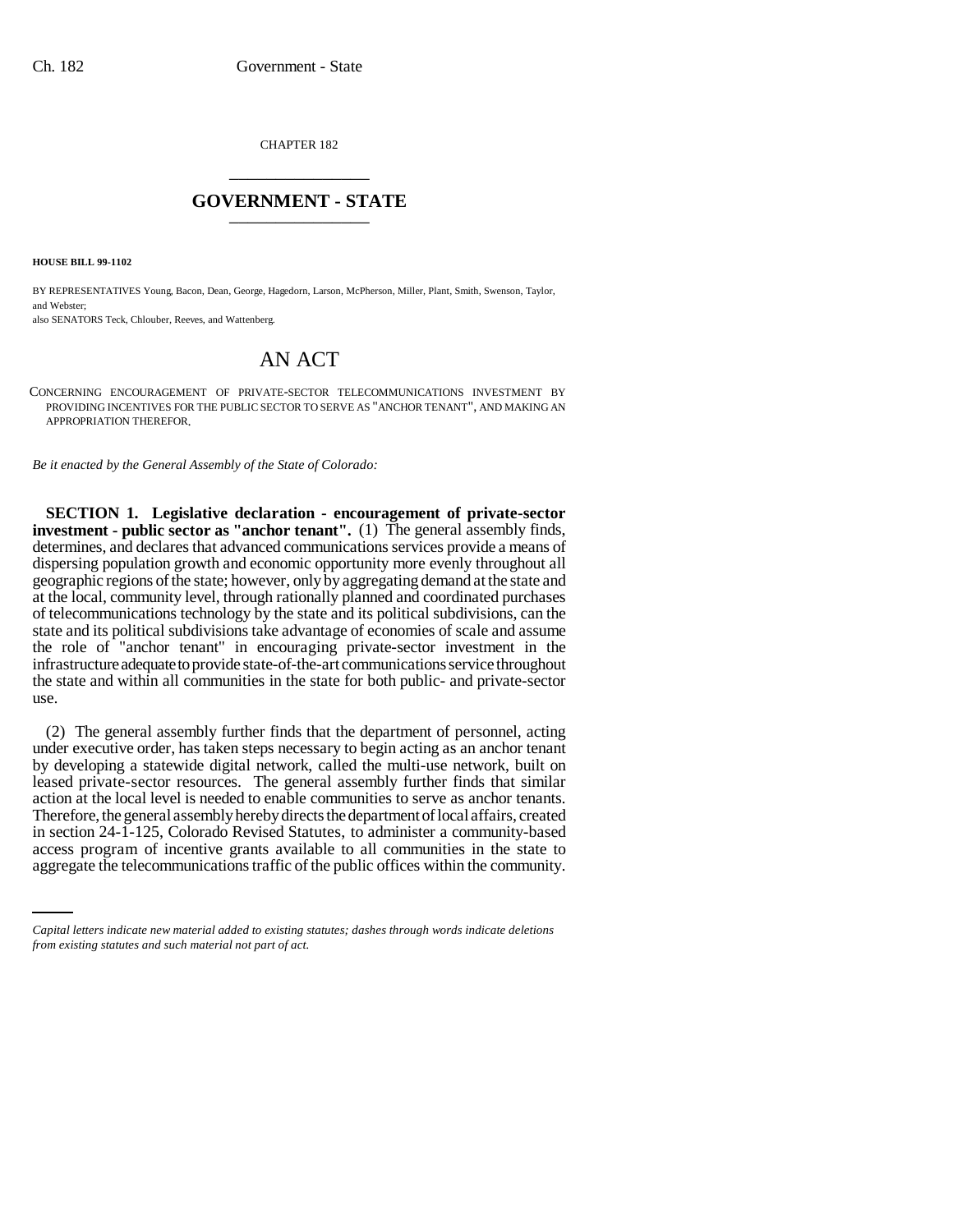The general assembly also hereby directs the executive director of the department of personnel to interconnect this community-based traffic with networks established by the state, to the extent the available resources permit. Finally, the general assembly hereby finds that an appropriation of four million six hundred seventy-six thousand dollars will be necessary to demonstrate the feasibility of the effort.

**SECTION 2.** 24-30-903, Colorado Revised Statutes, is amended BY THE ADDITION OF A NEW SUBSECTION to read:

**24-30-903. Duties and responsibilities.** (7) THE EXECUTIVE DIRECTOR OF THE DEPARTMENT OF PERSONNEL SHALL CARRY OUT ALL DUTIES AND RESPONSIBILITIES SET FORTH IN THIS SECTION IN A MANNER THAT IS CONSISTENT WITH THE OBJECTIVE OF MAXIMIZING ACCESS TO DIGITAL NETWORKS OF THE STATE BY ALL PUBLIC OFFICES OF ALL LEVELS, BRANCHES, AND POLITICAL SUBDIVISIONS OF THE STATE WITHIN EVERY COMMUNITY OF THE STATE. IN PARTICULAR, WITHIN AVAILABLE RESOURCES AND AS SOON AS IS FEASIBLE, THE EXECUTIVE DIRECTOR SHALL PROVIDE CONNECTIONS PROPOSED AND APPROVED BY THE DEPARTMENT OF LOCAL AFFAIRS, CREATED IN SECTION 24-1-125, C.R.S., THROUGH THE COMMUNITY-BASED ACCESS GRANT PROGRAM ESTABLISHED UNDER SECTION 23-11-104.5,C.R.S., AND MAY ACT AS A NETWORK PROVIDER BETWEEN OR AMONG ALL PUBLIC OFFICES AS DEFINED IN SAID SECTION. TO THE EXTENT POSSIBLE AND IF TECHNICALLY FEASIBLE, THE BIDDING AND THE METHOD OF AWARDING THE CONTRACT FOR TELECOMMUNICATIONS SERVICES UNDER SECTION 23-11-104.5, C.R.S., SHOULD BE STRUCTURED IN A MANNER AS TO ALLOW THE GREATEST NUMBER OF PROVIDERS TO PARTICIPATE IN THE BIDDING AND THE AWARD OF THE CONTRACT.

**SECTION 3.** Article 11 of title 23, Colorado Revised Statutes, is amended BY THE ADDITION OF A NEW SECTION to read:

**23-11-104.5. Community-based access grant program - powers and duties of department of local affairs - definitions - legislative declaration.** (1) AS USED IN THIS SECTION:

(a) "AGGREGATE" MEANS TO AGGREGATE OR CONSOLIDATE THE TELECOMMUNICATIONS SERVICE REQUIREMENTS OF ALL OR A SUBSTANTIAL PORTION OF THE PUBLIC OFFICES WITHIN A COMMUNITY INTO A COORDINATED AND RATIONAL NETWORK PLAN FOR THE PROVISION AND PROCUREMENT OF TELECOMMUNICATIONS SERVICES SO AS TO MAXIMIZE ECONOMIES OF SCALE AND COMBINE THE BUYING POWER OF THE ENTITIES OPERATING SUCH OFFICES.

(b) "COMMUNITY" MEANS A GEOGRAPHICALLY CONTIGUOUS AND DISTINCT POPULATION, SELF-DEFINED FOR THE PURPOSES OF APPLYING FOR THE GRANT RESOURCES DESCRIBED IN THIS SECTION, AND HAVING A SPONSORING FISCAL AGENT THAT IS A POLITICAL SUBDIVISION OF THE STATE.

(c) "CONNECT" AND "CONNECTION" REFER TO THE ESTABLISHMENT OF A FULL-TIME, DEDICATED, DIGITAL NETWORK CONNECTION BETWEEN A PUBLIC OFFICE AND THE STATE NETWORK.

(d) "DEPARTMENT" MEANS THE DEPARTMENT OF LOCAL AFFAIRS, CREATED IN SECTION 24-1-125, C.R.S.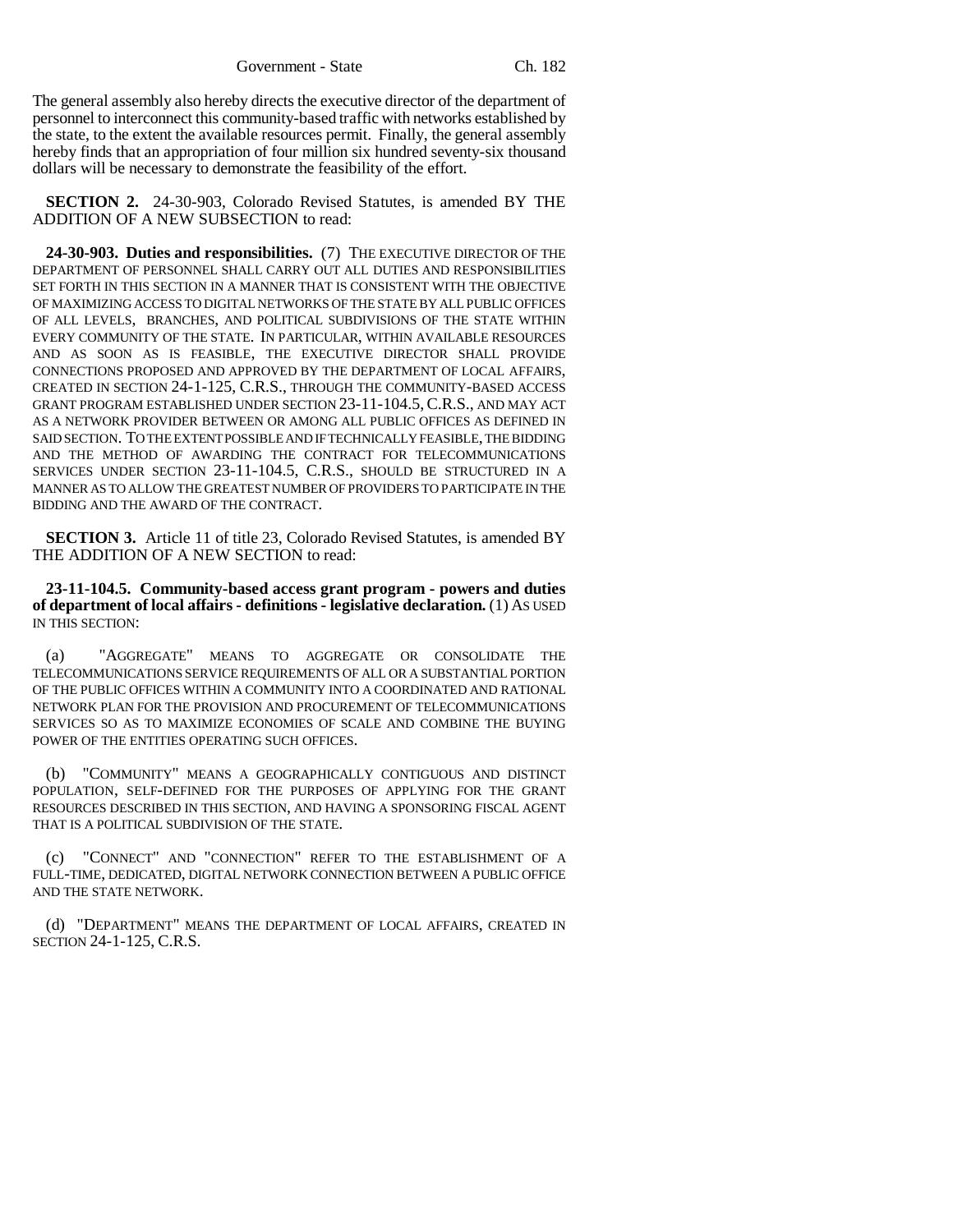## Ch. 182 Government - State

(e) "DIRECTOR" MEANS THE EXECUTIVE DIRECTOR OF THE DEPARTMENT.

(f) "END-USER EQUIPMENT" MEANS HARDWARE AND SOFTWARE THAT ARE IDENTIFIED WITH A SPECIFIC PUBLIC OFFICE OR OTHER PHYSICAL LOCATION AND THAT CAN OPERATE INDEPENDENTLY OF THE STATE NETWORK. THE TERM INCLUDES, WITHOUT LIMITATION, PERSONAL COMPUTERS, NETWORK SERVERS, LOCAL AREA NETWORKS, AND VIDEO CONFERENCING EQUIPMENT.

(g) "PRIVATE-SECTOR TELECOMMUNICATIONS PROVIDER" MEANS A PRIVATE CORPORATION, WHETHER OR NOT OPERATED FOR PROFIT, THAT OFFERS TELEPHONE, CABLE, WIRELESS, OR OTHER TELECOMMUNICATIONS SERVICES TO THE PUBLIC.

(h) "PUBLIC OFFICE" MEANS ANY BUILDING, OFFICE, OR FACILITY THAT IS PHYSICALLY LOCATED WITHIN THE GEOGRAPHIC BOUNDARIES OF A COMMUNITY AND IS OWNED OR OPERATED BY:

(I) AN AGENCY OR POLITICAL SUBDIVISION OF THE STATE OR OF ANY LOCAL GOVERNMENT, INCLUDING, BUT NOT LIMITED TO, A STATE ADMINISTRATIVE AGENCY, A PUBLIC SCHOOL OR COLLEGE, A LIBRARY, A COUNTY OR MUNICIPAL GOVERNMENT, AND A PUBLIC HOSPITAL OR HEALTH CARE FACILITY; OR

(II) A NONPROFIT HOSPITAL.

(2) THE DEPARTMENT SHALL ESTABLISH A COMMUNITY-BASED ACCESS GRANT PROGRAM UNDER WHICH THE DEPARTMENT SHALL ALLOCATE CAPITAL CONSTRUCTION FUNDS APPROPRIATED TO THE DEPARTMENT FOR THIS PURPOSE TO COMMUNITIES SEEKING TO AGGREGATE THE TELECOMMUNICATIONS SERVICES REQUIRED BY THE PUBLIC OFFICES WITHIN THE COMMUNITY TO CONNECT TO THE DIGITAL NETWORK OPERATED BY THE DEPARTMENT OF PERSONNEL PURSUANT TO ARTICLE 30 OF TITLE 24, C.R.S. SAID TELECOMMUNICATIONS SERVICES SHALL BE PROCURED BY THE COMMUNITIES FROM PRIVATE-SECTOR TELECOMMUNICATIONS PROVIDERS.

(3) THE USE OF MONEYS ALLOCATED UNDER THIS SECTION SHALL BE LIMITED AS FOLLOWS:

(a) EXPENDITURES SHALL BE MADE ONLY IN ACCORDANCE WITH PROPOSALS THAT RESULT IN MATERIAL IMPROVEMENTS IN THE AVAILABILITY AND COMPETITIVE COST OF ADVANCED, DIGITAL TELECOMMUNICATIONS SERVICES TO THE COMMUNITY AS COMPARED TO OTHER COMMUNITIES OF COMPARABLE SIZE AND CHARACTERISTICS.

(b) EXPENDITURES SHALL BE MADE ONLY FOR SERVICES PROCURED BY THE COMMUNITY FROM PRIVATE-SECTOR TELECOMMUNICATIONS SERVICE PROVIDERS.

(c) EXPENDITURES SHALL BE MADE ONLY FOR COSTS ASSOCIATED WITH:

(I) TERMINATING COMMUNICATIONS EQUIPMENT AT A PUBLIC OFFICE;

(II) LEASED DIGITAL TELECOMMUNICATIONS SERVICES ASSOCIATED WITH CONNECTING A PUBLIC OFFICE TO THE STATE'S DIGITAL NETWORK; AND

(III) APPROPRIATE COST-RECOVERY CHARGES FOR THE USE OF THE STATE'S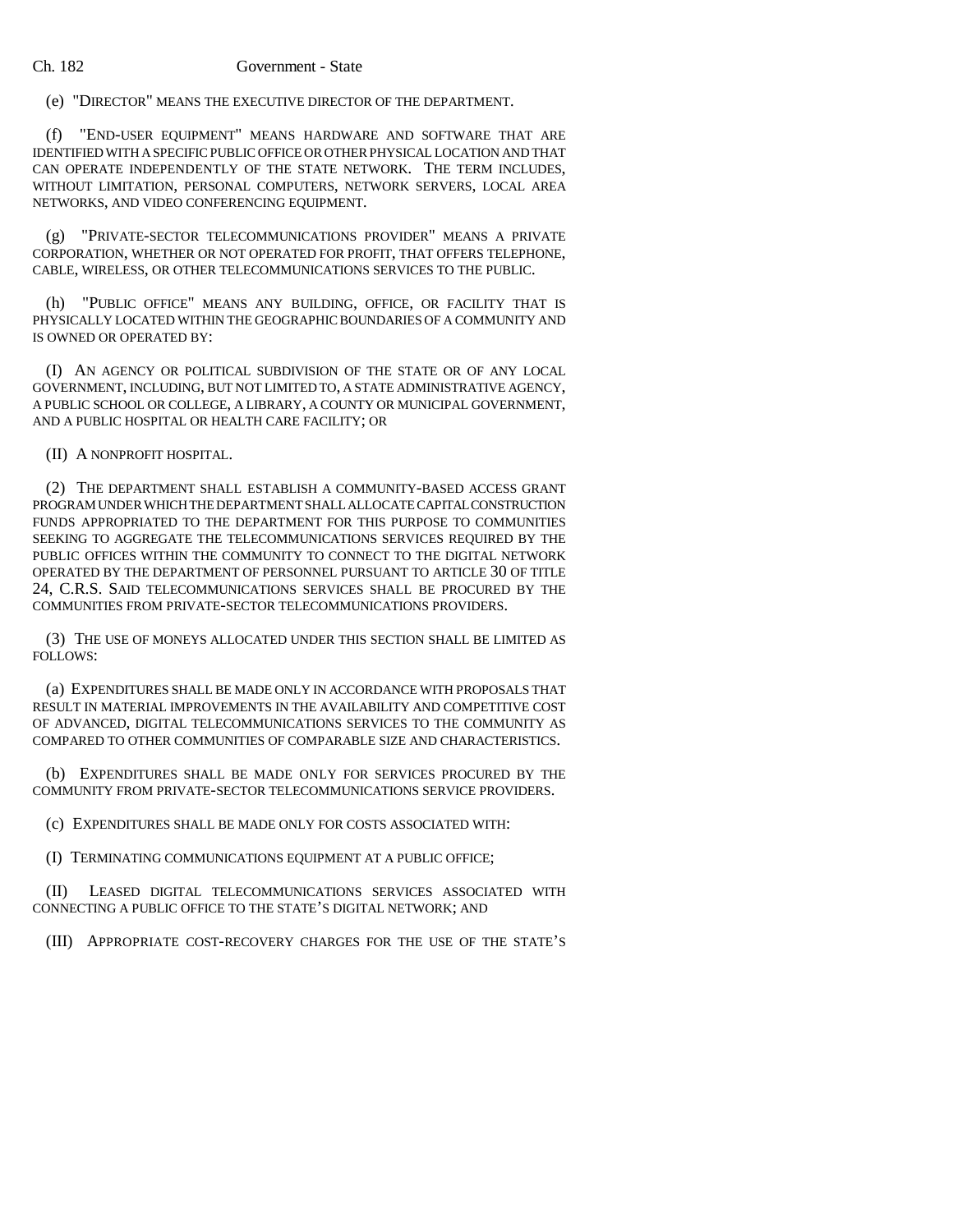## DIGITAL NETWORK.

(d) NO EXPENDITURES SHALL BE MADE FOR COSTS ASSOCIATED WITH CONNECTING PUBLIC OFFICES THAT ALREADY HAVE CONNECTIONS; EXCEPT THAT SUCH PUBLIC OFFICES MAY BE REIMBURSED FOR THEIR NET, NEW INCREMENTAL COSTS INCURRED AS A RESULT OF THEIR INCLUSION IN THE COMMUNITY'S PLAN FOR THE AGGREGATION OF TELECOMMUNICATIONS SERVICES.

(e) NO EXPENDITURES SHALL BE MADE FOR END-USER EQUIPMENT, APPLICATIONS DEVELOPMENT, MAINTENANCE, TRAINING, OR OTHER SIMILAR COSTS INCURRED BY A PUBLIC OFFICE OR ORGANIZATION.

(f) MONEYS SHALL BE DISBURSED ONLY TO THE FISCAL AGENT ACTING ON BEHALF OF A COMMUNITY.

(4) THE DEPARTMENT SHALL RECEIVE AND EVALUATE PROPOSALS FOR FUNDING UNDER THIS SECTION, SUBJECT TO THE FOLLOWING POLICY DIRECTIVES:

(a) THE PROPOSAL PROCESS SHALL BE CONDUCTED WITH THE OVERALL GOAL OF PROVIDING FUNDING TO EVERY COMMUNITY WHOSE PROPOSAL IS OF HIGH QUALITY AND COMPETITIVE WITH THOSE OF COMMUNITIES OF COMPARABLE SIZE AND CHARACTERISTICS.

(b) PRIORITY SHALL BE GIVEN TO THOSE COMMUNITIES PROPOSING TO AGGREGATE THE TRAFFIC OF, AND OBTAIN PARTICIPATION FROM, THE GREATEST PROPORTION OF THE PUBLIC OFFICES WITHIN THE COMMUNITY. TO QUALIFY FOR CONSIDERATION, PROPOSALS SHALL LIST ALL PUBLIC OFFICES IN THE COMMUNITY AND, AS TO EACH SUCH PUBLIC OFFICE, SHALL SPECIFY WHETHER OR NOT THE PUBLIC OFFICE IS TO BE CONNECTED UNDER THE PROPOSAL. IN ADDITION, INCREASED PRIORITY SHALL BE GIVEN TO THOSE COMMUNITIES THAT SHOW PARTICIPATION OF PRIVATE- AND NONPROFIT-SECTOR TELECOMMUNICATIONS CONSUMERS IN THE TOTAL AGGREGATED DEMAND.

(c) IN ACCORDANCE WITH MEASURABLE CRITERIA ESTABLISHED IN ADVANCE BY THE DEPARTMENT, THE DEPARTMENT SHALL CONSIDER THE DEGREE OF CASH AND IN-KIND MATCHING FUNDS TO BE PROVIDED BY THE COMMUNITY, CONSISTENT WITH THE COMMUNITY'S RESOURCES.

(5) NOTWITHSTANDING THE PROVISIONS OF SUBSECTION (3) OF THIS SECTION, THE DEPARTMENT MAY ALLOCATE UP TO TEN PERCENT OF THE CAPITAL CONSTRUCTION APPROPRIATION FOR TECHNICAL ASSISTANCE, TRAINING, ENGINEERING, AND CONSULTING TO PREPARE PLANS, PROGRAM DOCUMENTS, LIFE-CYCLE COST STUDIES, REQUESTS FOR PROPOSALS AND OTHER STUDIES, AND DOCUMENTS ASSOCIATED WITH AND NECESSARY FOR THE DEVELOPMENT OF PROPOSALS UNDER THIS SECTION.

(6) THE DEPARTMENT SHALL COORDINATE THE ALLOCATION OF THE CAPITAL CONSTRUCTION FUNDS APPROPRIATED TO IT FOR THE PURPOSES OF THIS SECTION WITH THE SCHEDULE OF DEPLOYMENT FOR THE STATE'S DIGITAL NETWORKS.

(7) IN THE FUNDING OF AGGREGATED ACCESS FOR COMMUNITIES, THE DEPARTMENT SHALL REQUIRE THAT PUBLIC ENTITIES PARTICIPATING IN THE AGGREGATION OF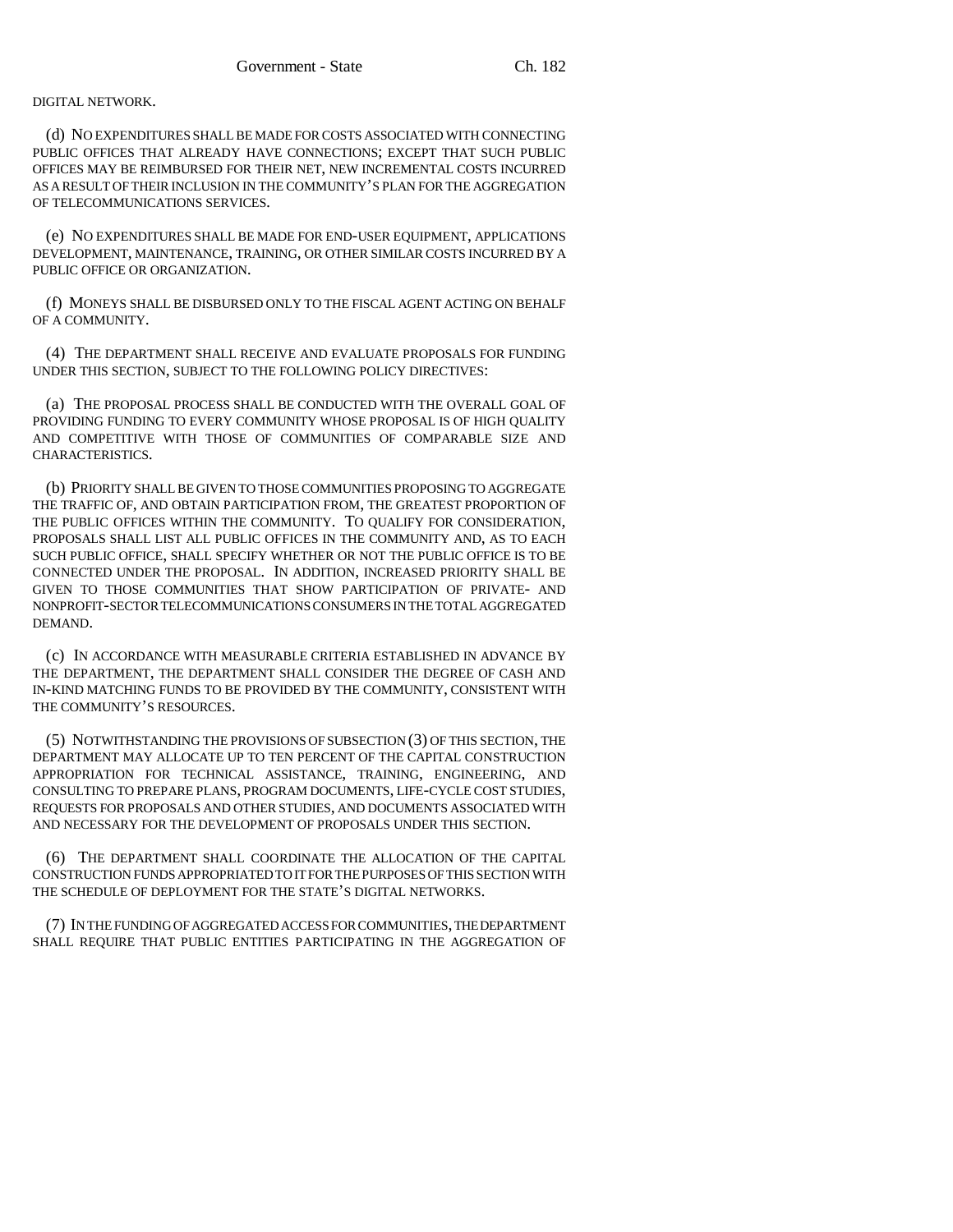TRAFFIC LOCALLY DEMONSTRATE THE ABILITY TO DIVERT OR SEPARATE LOCAL TRAFFIC, INCLUDING BUT NOT LIMITED TO INTERNET AND VOICE TRAFFIC, FROM THE POINT OF AGGREGATION TO A LOCAL DESTINATION.

(8) THE DEPARTMENT SHALL ALLOCATE THE CAPITAL CONSTRUCTION FUNDS APPROPRIATED TO IT FOR THE PURPOSES OF THIS SECTION IN SUCH A MANNER AS TO REDUCE GEOGRAPHIC DISPARITY THROUGHOUT THE STATE IN THE AVAILABILITY AND COST OF ADVANCED COMMUNICATIONS SERVICES.

(9) ON OR BEFORE APRIL 1, 2000, THE DEPARTMENT SHALL REPORT TO AND MAKE AN APPEARANCE BEFORE THE BUSINESS AFFAIRS AND LABOR AND CAPITAL DEVELOPMENT COMMITTEES OF THE HOUSE AND SENATE. THEREAFTER, THE DEPARTMENT SHALL REPORT TO AND MAKE AN APPEARANCE BEFORE THE CAPITAL DEVELOPMENT COMMITTEE AT THE CONCLUSION OF EACH FISCAL YEAR OF OPERATION OF THIS PROGRAM.

(10) THE GENERAL ASSEMBLY HEREBY FINDS AND DECLARES THAT THE AGGREGATION OF LOCAL PUBLIC TELECOMMUNICATIONS SERVICES IS A NEW STATE PROGRAM AND THAT ADMINISTRATION OF THE PROGRAM REQUIRES SERVICES OF A SPECIALIZED, TECHNICAL NATURE THAT ARE NOT AVAILABLE WITHIN THE STATE PERSONNEL SYSTEM. THE DIRECTOR IS THEREFORE AUTHORIZED TO CONTRACT WITH A PRIVATE PERSON, CORPORATION, OR ENTITY FOR THE ADMINISTRATION OF THE COMMUNITY-BASED ACCESS GRANT PROGRAM DESCRIBED IN SUBSECTION (2) OF THIS SECTION IF THE CONTRACT OTHERWISE COMPLIES WITH PART 5 OF ARTICLE 50 OF TITLE 24, C.R.S., CONCERNING CONTRACTS FOR PERSONAL SERVICES.

(11) DURING THE INITIAL YEAR OF FUNDING, THE DEPARTMENT OF LOCAL AFFAIRS SHALL ALLOCATE THE MONEYS MADE AVAILABLE FOR THE PURPOSES OF THIS SECTION IN A MANNER THAT:

(a) PROVIDES TECHNICAL ASSISTANCE FOR STRATEGIC TELECOMMUNICATIONS PLANNING TO COMMUNITIES THAT REQUIRE HELP IN PREPARING COMPETITIVE PROPOSALS FOR FUTURE FUNDING;

(b) EVALUATES THE RELATIONSHIP BETWEEN THE SIZE OF A COMMUNITY AND THE ABILITY TO SUCCESSFULLY ATTRACT INVESTMENT THROUGH AGGREGATION; AND

(c) GIVES PRIORITY TO PROPOSALS THAT DEMONSTRATE A HIGH PROBABILITY OF SUCCESS THROUGH SUFFICIENT PRIOR STRATEGIC TELECOMMUNICATIONS PLANNING, LOCAL MANAGERIAL EXPERTISE, AND TECHNICAL FEASIBILITY OF THE CHOSEN BID FROM THE PRIVATE VENDOR.

**SECTION 4. Appropriation - adjustment in 1999 long bill.** (1) (a) In addition to any other appropriation, there is hereby appropriated, out of any moneys in the capital construction fund created in section 24-75-302, Colorado Revised Statutes, not otherwise appropriated, to the department of local affairs, for the fiscal year beginning July 1, 1999, the sum of three million one hundred seventy-six thousand dollars (\$3,176,000), or so much thereof as may be necessary, for the community-based access grant program established by this act. Of this amount, the sum of two million eight hundred thousand dollars (\$2,800,000) represents the amount of money to be deposited into the capital construction fund from the Colorado